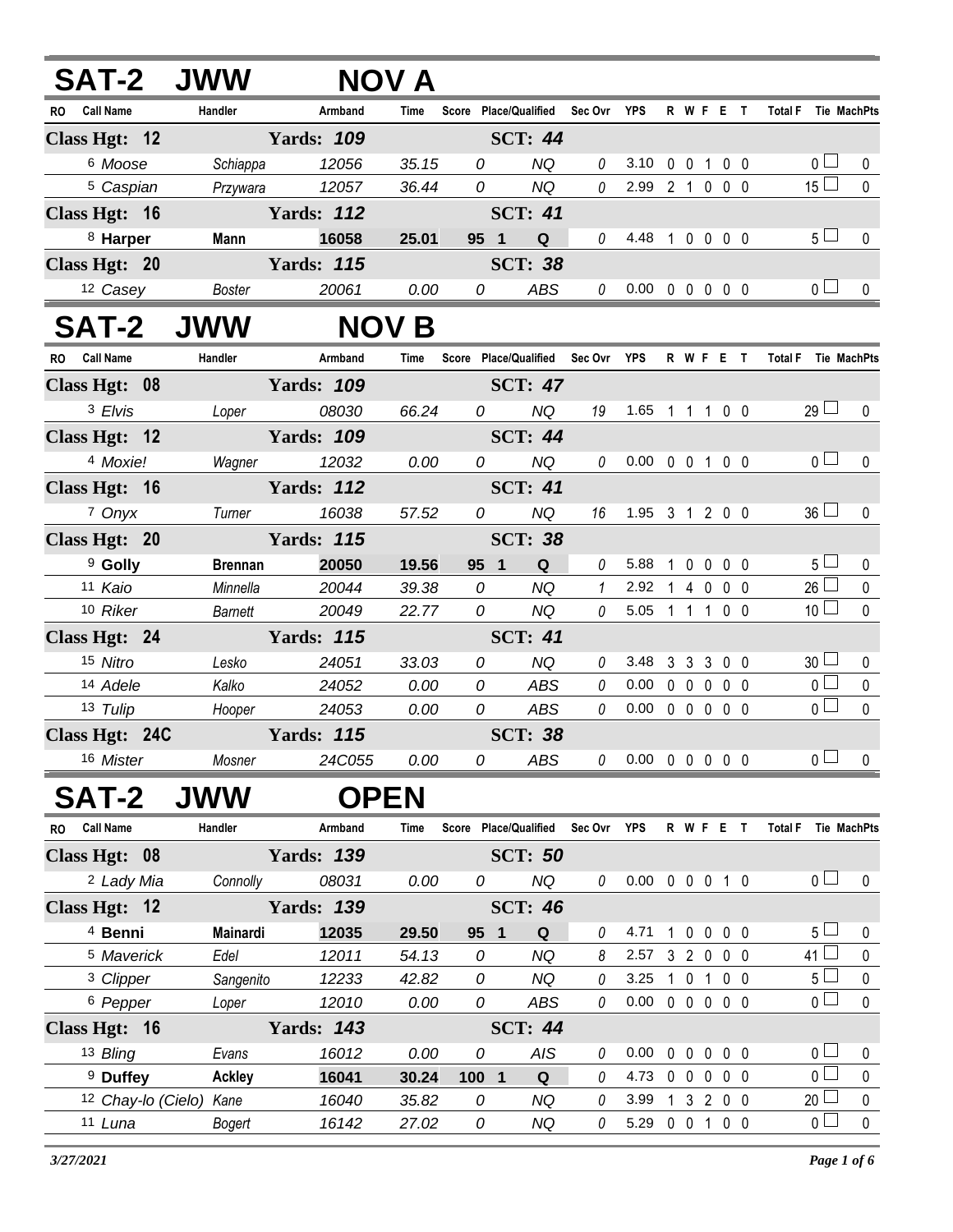| 10 Danny                  | Condit         | 16238             | 0.00  | 0                                 | <b>NQ</b>      | 0               | 0.00 0 0 0 1 0             |              |                   |                   |           | $\overline{0}$                | $\mathbf 0$  |
|---------------------------|----------------|-------------------|-------|-----------------------------------|----------------|-----------------|----------------------------|--------------|-------------------|-------------------|-----------|-------------------------------|--------------|
| Class Hgt: 20             |                | <b>Yards: 146</b> |       |                                   | <b>SCT: 42</b> |                 |                            |              |                   |                   |           |                               |              |
| <sup>19</sup> Patches Sky | Horakh         | 20260             | 44.01 | 91 <sub>1</sub>                   | Q              | $\overline{2}$  | 3.32                       | $\mathbf{1}$ | $\overline{0}$    | $0\quad 0\quad 0$ |           | 9 <sub>1</sub>                | 0            |
| 25 Finley                 | Nydam          | 20015             | 38.85 | 0                                 | <b>NQ</b>      | 0               | 3.76                       |              | 2 0 0 0 0         |                   |           | 10 <sup>2</sup>               | $\mathbf 0$  |
| <sup>24</sup> Rylee       | Russo          | 20016             | 0.00  | 0                                 | <b>NQ</b>      | 0               | 0.00                       |              | $0\quad 0\quad 0$ | $1\quad0$         |           | $\overline{0}$                | 0            |
| 23 Bear                   | Caffrey        | 20017             | 36.71 | 0                                 | <b>NQ</b>      | 0               | 3.98                       |              | 2 0 3 0 0         |                   |           | 10 <sup>1</sup>               | 0            |
| 22 Nugget                 | <b>Stahl</b>   | 20018             | 68.35 | 0                                 | <b>NQ</b>      | 26              | 2.14                       |              | 4 1 1             | 0 <sub>0</sub>    |           | 77 $\Box$                     | 0            |
| $21$ Indy                 | Chirichella    | 20043             | 32.27 | 0                                 | <b>NQ</b>      | 0               | 4.52                       |              | 0 1 1 0 0         |                   |           | 5 <sub>1</sub>                | $\mathbf 0$  |
| 20 Snap                   | Fisher         | 20045             | 40.19 | 0                                 | <b>NQ</b>      | 0               | 3.63                       |              | 301               | 0 <sub>0</sub>    |           | $15\square$                   | 0            |
| 17 Dakota                 | Alberti        | 20047             | 0.00  | 0                                 | <b>NQ</b>      | 0               | 0.00                       |              | $0\quad 0\quad 0$ | $1\quad0$         |           | $\overline{0}$                | 0            |
| $18$ /ve                  | <b>Buchma</b>  | 20048             | 46.34 | 0                                 | <b>NQ</b>      | $\overline{4}$  | 3.15                       |              | 3 0 1             | 0 <sub>0</sub>    |           | 23 <sup>1</sup>               | $\pmb{0}$    |
| <sup>26</sup> Sugar Ray   | Goldman        | 20051             | 33.13 | 0                                 | <b>NQ</b>      | $\mathcal{O}$   | 4.41 2 1 0 0 0             |              |                   |                   |           | $15\Box$                      | $\mathbf 0$  |
| Class Hgt: 24             |                | <b>Yards: 146</b> |       |                                   | <b>SCT: 44</b> |                 |                            |              |                   |                   |           |                               |              |
| 27 Chaos                  | Koster         | 24020             | 0.00  | 0                                 | <b>NQ</b>      | $\theta$        | 0.00 0 0 0 1 0             |              |                   |                   |           | $0$ $\Box$                    | $\mathbf 0$  |
| Class Hgt: 24C            |                | <b>Yards: 146</b> |       |                                   | <b>SCT: 42</b> |                 |                            |              |                   |                   |           |                               |              |
| <sup>28</sup> Freedom     | Pollard        | 24C054            | 0.00  | 0                                 | NQ             | $\mathcal O$    | 0.00 0 0 0 1 0             |              |                   |                   |           | 0 <sub>1</sub>                | 0            |
| <b>SAT-2 JWW</b>          |                | EX                |       |                                   |                |                 |                            |              |                   |                   |           |                               |              |
| RO Call Name              | Handler        | Armband           | Time  | Score Place/Qualified Sec Ovr YPS |                |                 |                            |              |                   |                   | R W F E T | Total F Tie MachPts           |              |
| Class Hgt: 08             |                | <b>Yards: 158</b> |       |                                   | <b>SCT: 52</b> |                 |                            |              |                   |                   |           |                               |              |
| 14 Carly                  | Noguchi        | 08228             | 0.00  | 0                                 | <b>NQ</b>      | 0               | 0.00                       |              | $0\quad 0\quad 0$ | $1\quad0$         |           | 0 <sup>1</sup>                | $\mathbf{0}$ |
| 13 Pippa                  | Eckard         | 08229             | 58.10 | 0                                 | <b>NQ</b>      | $6\overline{6}$ | 2.72 0 0 2 0 0             |              |                   |                   |           | $18$ $\Box$                   | $\mathbf 0$  |
| Class Hgt: 12             |                | <b>Yards: 158</b> |       |                                   | <b>SCT: 49</b> |                 |                            |              |                   |                   |           |                               |              |
| 40 Dani                   | Monahan        | 12037             | 37.60 | 100 1                             | Q              | 0               | 4.20                       |              | 00000             |                   |           | 0 <sub>1</sub>                | 0            |
| 41 Ruby                   | Berry          | 12234             | 42.36 | 0                                 | <b>NQ</b>      | $\theta$        | 3.73                       |              | 1 0 1 0 0         |                   |           | $5\Box$                       | $\mathbf 0$  |
| 39 Bruno                  | Weiss          | 12235             | 58.75 | 0                                 | <b>NQ</b>      | 9               | 2.69                       | 1 0 0 0 0    |                   |                   |           | $32 \Box$                     | $\mathbf{0}$ |
| Class Hgt: 16             |                | <b>Yards: 164</b> |       |                                   | <b>SCT: 47</b> |                 |                            |              |                   |                   |           |                               |              |
| 73 Jingles                | Monahan        | 16039             | 0.00  | 0                                 | <b>NQ</b>      | 0               | 0.00                       |              | 0 0 0 1 0         |                   |           | $\overline{0}$                | 0            |
| 78 Spinner                | Fluet          | 16239             | 0.00  | 0                                 | <b>NQ</b>      | 0               | $0.00 \t0 \t0 \t0 \t1 \t0$ |              |                   |                   |           | $\overline{0}$                | $\mathbf 0$  |
| 77 Emphi                  | Claereboudt    | 16240             | 38.42 | 0                                 | <b>NQ</b>      | 0               | 4.27                       | 10000        |                   |                   |           | 5 <sup>1</sup>                | 0            |
| 76 BAM                    | McNeil         | 16241             | 70.00 | 0                                 | <b>NQ</b>      | 23              | 2.34                       |              | 2 0 1 0 0         |                   |           | $79 \Box$                     | 0            |
| 75 Neutrino               | Reichert       | 16243             | 32.00 | 0                                 | <b>NQ</b>      | 0               | 5.13 2 1 0 0 0             |              |                   |                   |           | 15 <sup>1</sup>               | 0            |
| 74 Yogi Bear              | Paicer         | 16244             | 0.00  | 0                                 | <b>NQ</b>      | 0               | $0.00 \t0 \t0 \t0 \t1 \t0$ |              |                   |                   |           | 0 <sup>1</sup>                | $\mathbf 0$  |
| Class Hgt: 20             |                | <b>Yards: 170</b> |       |                                   | <b>SCT: 45</b> |                 |                            |              |                   |                   |           |                               |              |
| 119 Merry                 | Rimmer         | 20249             | 52.82 | 0                                 | <b>NQ</b>      | 7               | 3.22 3 2 0 0 0             |              |                   |                   |           | 46 <sup>1</sup>               | 0            |
| 118 Kali                  | Egan           | 20251             | 0.00  | 0                                 | <b>NQ</b>      | 0               | 0.00                       |              | 0 0 0 1 0         |                   |           | 0 <sub>1</sub>                | 0            |
| 117 Nitro                 | Chernack       | 20257             | 42.38 | 0                                 | <b>NQ</b>      | 0               | 4.01                       |              | 02000             |                   |           | 10 <sup>1</sup>               | 0            |
| 116 Nala                  | <b>Bisesti</b> | 20258             | 38.70 | 0                                 | NQ             | 0               | 4.39                       |              | $1\quad1$         | $1 0 0$           |           | 10 <sup>2</sup>               | 0            |
| 115 Sam                   | MacLeod        | 20255             | 0.00  | 0                                 | ABS            | 0               | 0.00                       |              | 0 0 0 0 0         |                   |           | 0 <sub>1</sub>                | $\pmb{0}$    |
| Class Hgt: 24             |                | <b>Yards: 170</b> |       |                                   | <b>SCT: 48</b> |                 |                            |              |                   |                   |           |                               |              |
| 137 Tsavo                 | Odgers         | 24262             | 38.66 | 0                                 | <b>NQ</b>      | 0               | 4.40                       |              | 0 0 1 0 0         |                   |           | 0 <sub>0</sub>                | 0            |
| 136 Wizard                | Armstrong      | 24264             | 26.64 | 0                                 | NQ             | 0               | 6.38                       |              | 1 0 4 0 0         |                   |           | 5 <sub>1</sub>                | $\mathbf 0$  |
| SAT-2                     |                | MAS               |       |                                   |                |                 |                            |              |                   |                   |           |                               |              |
| <b>Call Name</b><br>RO    | Handler        | Armband           | Time  | Score Place/Qualified             |                | Sec Ovr YPS     |                            |              | R W F E T         |                   |           | <b>Total F</b><br>Tie MachPts |              |

Ξ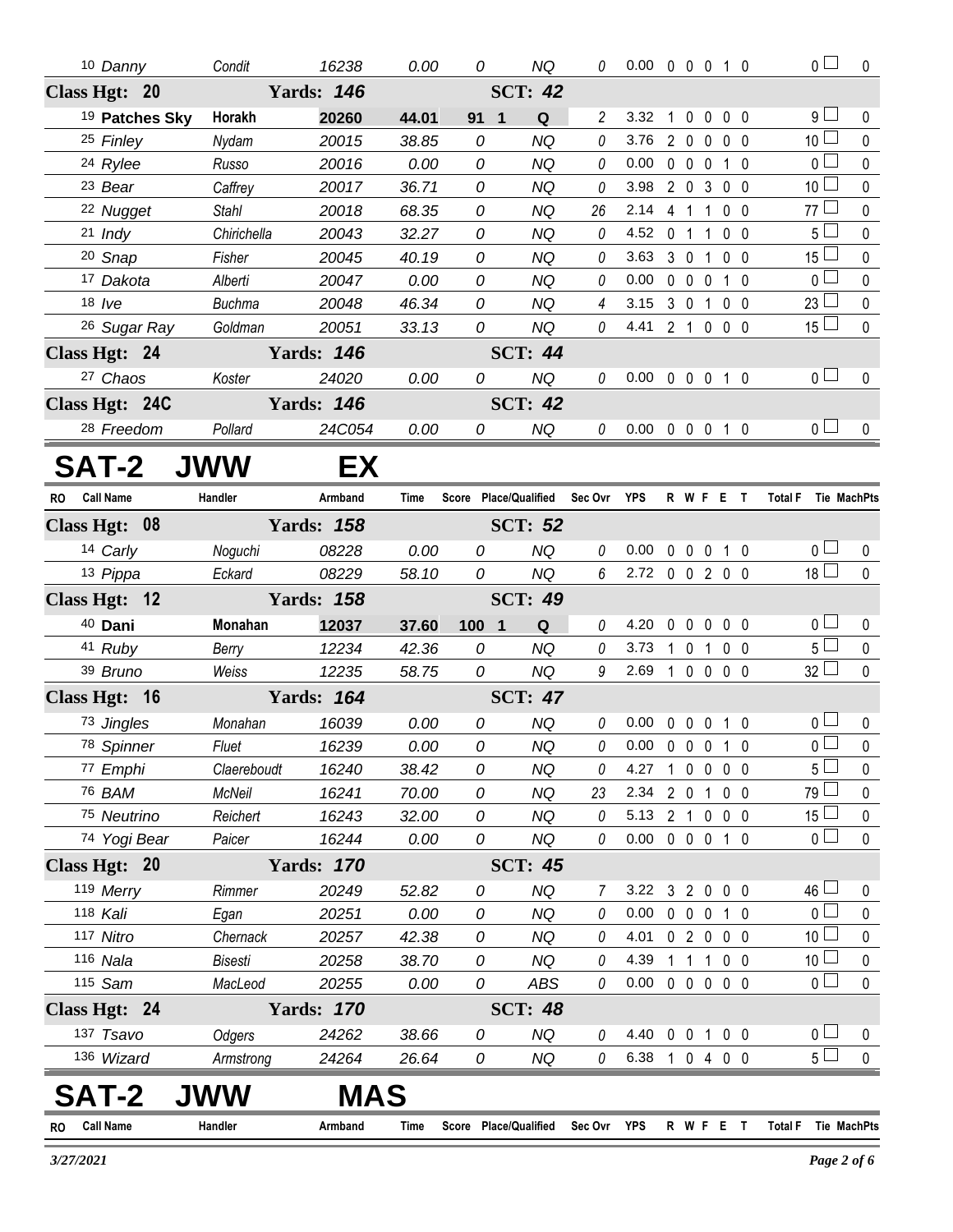| Class Hgt: 08            |                 | <b>Yards: 158</b> |       |                |                  | <b>SCT: 52</b> |                |      |                   |             |                  |                |                       |                  |
|--------------------------|-----------------|-------------------|-------|----------------|------------------|----------------|----------------|------|-------------------|-------------|------------------|----------------|-----------------------|------------------|
| <sup>11</sup> Pop-Tart   | <b>Scheiner</b> | 08105             | 35.64 | 100 1          |                  | Q              | 0              | 4.43 | $\mathbf 0$       | $\mathbf 0$ | $\pmb{0}$        | 0 <sub>0</sub> | $0-$                  | 16               |
| <sup>9</sup> Trixie      | <b>Bruno</b>    | 08100             | 40.96 | 100            | $\overline{2}$   | Q              | 0              | 3.86 | $0\quad 0$        |             | $\mathbf{0}$     | 0 <sub>0</sub> | 0 <sub>0</sub>        | 11               |
| <sup>4</sup> Yodee       | Cioffi-Parker   | 08111             | 42.57 | 100            | $\mathbf{3}$     | Q              | 0              | 3.71 | $0\quad 0$        |             | $\mathbf 0$      | 0 <sub>0</sub> | 0 <sub>0</sub>        | 9                |
| 7 Nash                   | <b>Spence</b>   | 08102             | 42.63 | 100            | $\boldsymbol{4}$ | Q              | 0              | 3.71 | $0\quad 0$        |             | 0                | $0\quad 0$     | $0 -$                 | 9                |
| <sup>12</sup> Tucker     | <b>Dalton</b>   | 08097             | 43.31 | 100            |                  | Q              | 0              | 3.65 | $0\quad 0$        |             | $\mathbf 0$      | 0 <sub>0</sub> | $0-$                  | 8                |
| <sup>8</sup> Brigitta    | Leonard         | 08101             | 44.01 | 100            |                  | Q              | 0              | 3.59 | $0\quad 0$        |             | $\mathbf 0$      | 0 <sub>0</sub> | 0 <sub>1</sub>        | $\overline{7}$   |
| <sup>3</sup> Misty       | Gregory         | 08231             | 48.41 | 100            |                  | Q              | 0              | 3.26 | $\mathbf 0$       | $\mathbf 0$ | $\mathbf 0$      | 0 <sub>0</sub> | $0-$                  | 3                |
| 6 Bonnie                 | Dare            | 08104             | 43.65 | 0              |                  | <b>NQ</b>      | 0              | 3.62 | $0\quad 0$        |             | 1                | 0 <sub>0</sub> | 0 <sub>0</sub>        | $\pmb{0}$        |
| 5 Arrow                  | Wang            | 08106             | 0.00  | 0              |                  | <b>NQ</b>      | 0              | 0.00 | $0\quad 0$        |             | $\overline{0}$   | $1\quad0$      | 0 <sub>0</sub>        | $\pmb{0}$        |
| 10 Zelda                 | Huntington      | 08098             | 0.00  | 0              |                  | ABS            | 0              | 0.00 |                   |             | 00000            |                | $\overline{0}$        | $\mathbf 0$      |
| Class Hgt: 12            |                 | <b>Yards: 158</b> |       |                |                  | <b>SCT: 49</b> |                |      |                   |             |                  |                |                       |                  |
| 37 Shameless             | Johnson         | 12112             | 28.19 | 100 1          |                  | $\mathbf Q$    | $\mathcal O$   | 5.60 | $\mathbf 0$       | $\mathbf 0$ | $\pmb{0}$        | 0 <sub>0</sub> | 0 L                   | 20               |
| 36 Ruckus                | Summersgill     | 12113             | 28.59 | 100            | $\overline{2}$   | Q              | 0              | 5.53 | $0\quad 0$        |             | $\mathbf 0$      | 0 <sub>0</sub> | 0 <sup>1</sup>        | 20               |
| 32 Grant                 | Puro            | 12119             | 29.36 | 100            | $\mathbf{3}$     | Q              | $\Omega$       | 5.38 | $\mathbf 0$       | $\mathbf 0$ | $\mathbf 0$      | 0 <sub>0</sub> | $0-$                  | 19               |
| 24 Ditto                 | Prekop          | 12133             | 30.14 | 100            | $\boldsymbol{4}$ | $\mathbf Q$    | 0              | 5.24 | $\mathbf 0$       | $\mathbf 0$ | 0                | $0\quad 0$     | 0 L                   | 18               |
| 33 Sadie                 | Gregory         | 12117             | 39.11 | 100            |                  | Q              | 0              | 4.04 | $\mathbf 0$       | $\mathbf 0$ | $\mathbf 0$      | 0 <sub>0</sub> | 0 <sub>0</sub>        | $\boldsymbol{9}$ |
| <sup>26</sup> Willie     | Mikita-Kaufhold | 12128             | 43.36 | 100            |                  | Q              | 0              | 3.64 | $0\quad 0$        |             | $\mathbf 0$      | 0 <sub>0</sub> | $0-$                  | 5                |
| 35 Pivot                 | Waldron         | 12114             | 0.00  | 0              |                  | <b>NQ</b>      | 0              | 0.00 | $\mathbf 0$       | $\mathbf 0$ | $\mathbf{0}$     | $1\quad0$      | 0 <sub>0</sub>        | $\mathbf 0$      |
| 38 Rue                   | Mikita-Kaufhold | 12115             | 0.00  | 0              |                  | <b>NQ</b>      | 0              | 0.00 | $\mathbf 0$       | $\mathbf 0$ | $0$ ### 0        |                | 0 <sup>1</sup>        | $\pmb{0}$        |
| 34 Beau                  | Preston         | 12116             | 33.24 | 0              |                  | <b>NQ</b>      | 0              | 4.75 | $\mathbf{1}$      | $\mathbf 0$ | $\mathbf 0$<br>0 | 0              | 5 <sup>1</sup>        | $\mathbf 0$      |
| 31 Pippi                 | Cornelius       | 12121             | 50.30 | 0              |                  | <b>NQ</b>      | 1              | 3.14 | 0                 | $\mathbf 0$ | $\mathbf 0$      | 0 <sub>0</sub> | $3^{\perp}$           | $\mathbf 0$      |
| 30 Darla                 | McCay           | 12125             | 56.35 | 0              |                  | <b>NQ</b>      | $\overline{7}$ | 2.80 | $\mathbf{1}$      | $\mathbf 0$ | 0                | 0 <sub>0</sub> | 26 <sup>1</sup>       | $\mathbf 0$      |
| 29 Maddy                 | Murphy          | 12126             | 46.76 | 0              |                  | <b>NQ</b>      | 0              | 3.38 | $\mathbf{1}$      | $\mathbf 0$ | 0                | $0\quad 0$     | $5+$                  | $\pmb{0}$        |
| 27 Misha                 | <b>Szakacs</b>  | 12130             | 34.99 | 0              |                  | <b>NQ</b>      | 0              | 4.52 | $0\quad 0$        |             | $\mathbf{1}$     | 0 <sub>0</sub> | 0 L                   | $\pmb{0}$        |
| 25 Trek                  | Wiechmann       | 12131             | 30.02 | 0              |                  | <b>NQ</b>      | 0              | 5.26 | 3 <sub>0</sub>    |             | $\mathbf 0$      | 0 <sub>0</sub> | $15$ $\Box$           | $\pmb{0}$        |
| 23 Kylie                 | Parkin          | 12232             | 35.20 | 0              |                  | <b>NQ</b>      | $\Omega$       | 4.49 | $\mathbf 0$       | $\mathbf 0$ | $\mathbf{3}$     | 0 <sub>0</sub> | 0 <sub>1</sub>        | $\pmb{0}$        |
| <sup>28</sup> Jelly Bean | Kapetanakis     | 12127             | 0.00  | 0              |                  | <b>ABS</b>     | 0              | 0.00 | $0\quad 0$        |             | $\mathbf 0$      | 0 <sub>0</sub> | $\overline{0}$        | $\mathbf 0$      |
| Class Hgt: 16            |                 | <b>Yards: 164</b> |       | <b>SCT: 47</b> |                  |                |                |      |                   |             |                  |                |                       |                  |
| 52 Figment               | <b>Vargas</b>   | 16161             | 25.28 | 100            | $\blacksquare$   | $\mathbf Q$    | 0              | 6.49 | $0\quad 0\quad 0$ |             |                  | 0 <sub>0</sub> | 0 ∟                   | 21               |
| 69 Selene                | <b>Brown</b>    | 16138             | 25.48 | 100 2          |                  | Q              | 0              | 6.44 | $0\quad 0$        |             | $\mathbf 0$      | 0 <sub>0</sub> | $\overline{0}$        | 21               |
| 51 ReCon                 | <b>Brown</b>    | 16162             | 25.96 | 100            | $\mathbf{3}$     | Q              | 0              | 6.32 | $0\quad 0$        |             | $\mathbf 0$      | $0\quad 0$     | 0 <sub>0</sub>        | 21               |
| 67 Daisy                 | <b>Evans</b>    | 16141             | 26.84 | 100 4          |                  | Q              | 0              | 6.11 | $0\quad 0$        |             | $\mathbf 0$      | 0 <sub>0</sub> | 0 <sub>0</sub>        | 20               |
| 60 Lucca                 | <b>Evans</b>    | 16150             | 27.40 | 100            |                  | Q              | 0              | 5.99 | $0\quad 0$        |             | $\pmb{0}$        | $0\quad 0$     | 0 <sub>0</sub>        | 19               |
| 70 Surf                  | Wiechmann       | 16136             | 27.77 | 100            |                  | Q              | 0              | 5.91 | $0\quad 0$        |             | $\overline{0}$   | 0 <sub>0</sub> | $_0$ $\Box$           | 19               |
| 50 Sonya Blade           | <b>Brennan</b>  | 16237             | 28.81 | 100            |                  | Q              | 0              | 5.69 | $0\quad 0$        |             | $\mathbf 0$      | $0\quad 0$     | 0 <sub>0</sub>        | 18               |
| 59 Finn                  | <b>Bruno</b>    | 16151             | 29.08 | 100            |                  | Q              | 0              | 5.64 | $0\quad 0$        |             | $\overline{0}$   | 0 <sub>0</sub> | 0 <sub>0</sub>        | 17               |
| 72 Rhys                  | <b>Midura</b>   | 16134             | 29.14 | 100            |                  | Q              | 0              | 5.63 | $0\quad 0$        |             | $\overline{0}$   | $0\quad 0$     | 0 <sub>1</sub>        | 17               |
| 62 Kip                   | Fronheiser      | 16147             | 30.08 | 100            |                  | Q              | 0              | 5.45 | $0\quad 0$        |             | $\overline{0}$   | 0 <sub>0</sub> | $\overline{0}$ $\Box$ | 16               |
| 58 Grover                | Puro            | 16153             | 31.11 | 100            |                  | Q              | 0              | 5.27 | $0\quad 0$        |             | $\mathbf 0$      | $0\quad 0$     | 0 <sub>0</sub>        | 15               |
| 71 Grady                 | Puro            | 16135             | 32.75 | 100            |                  | Q              | 0              | 5.01 | $0\quad 0$        |             | $\pmb{0}$        | 0 <sub>0</sub> | 0 <sub>0</sub>        | 14               |
| 54 Joey                  | <b>Albrizio</b> | 16159             | 33.28 | 100            |                  | Q              | 0              | 4.93 | $0\quad 0$        |             | $\overline{0}$   | $0\quad 0$     | 0 <sub>0</sub>        | 13               |
| 64 Frankie               | Koehler         | 16145             | 34.82 | 100            |                  | Q              | 0              | 4.71 | $0\quad 0$        |             | $\overline{0}$   | 0 <sub>0</sub> | $_0$ $\Box$           | 12               |
| 48 Vico                  | Arena           | 16246             | 38.20 | 100            |                  | Q              | 0              | 4.29 | $0\quad 0$        |             | $\mathbf 0$      | $0\quad 0$     | 0 <sub>0</sub>        | $\bf 8$          |
| 68 Venchi                | Arena           | 16139             | 51.73 | 0              |                  | NQ             | 4              | 3.17 | $1\quad1$         |             | $\mathbf 0$      | $0\quad 0$     | $22$ $-$              | $\pmb{0}$        |
| 66 Tucker                | Powell          | 16143             | 32.49 | 0              |                  | NQ             | 0              | 5.05 | $1 0 0$           |             |                  | $0\quad 0$     | $5 \perp$             | $\mathbf 0$      |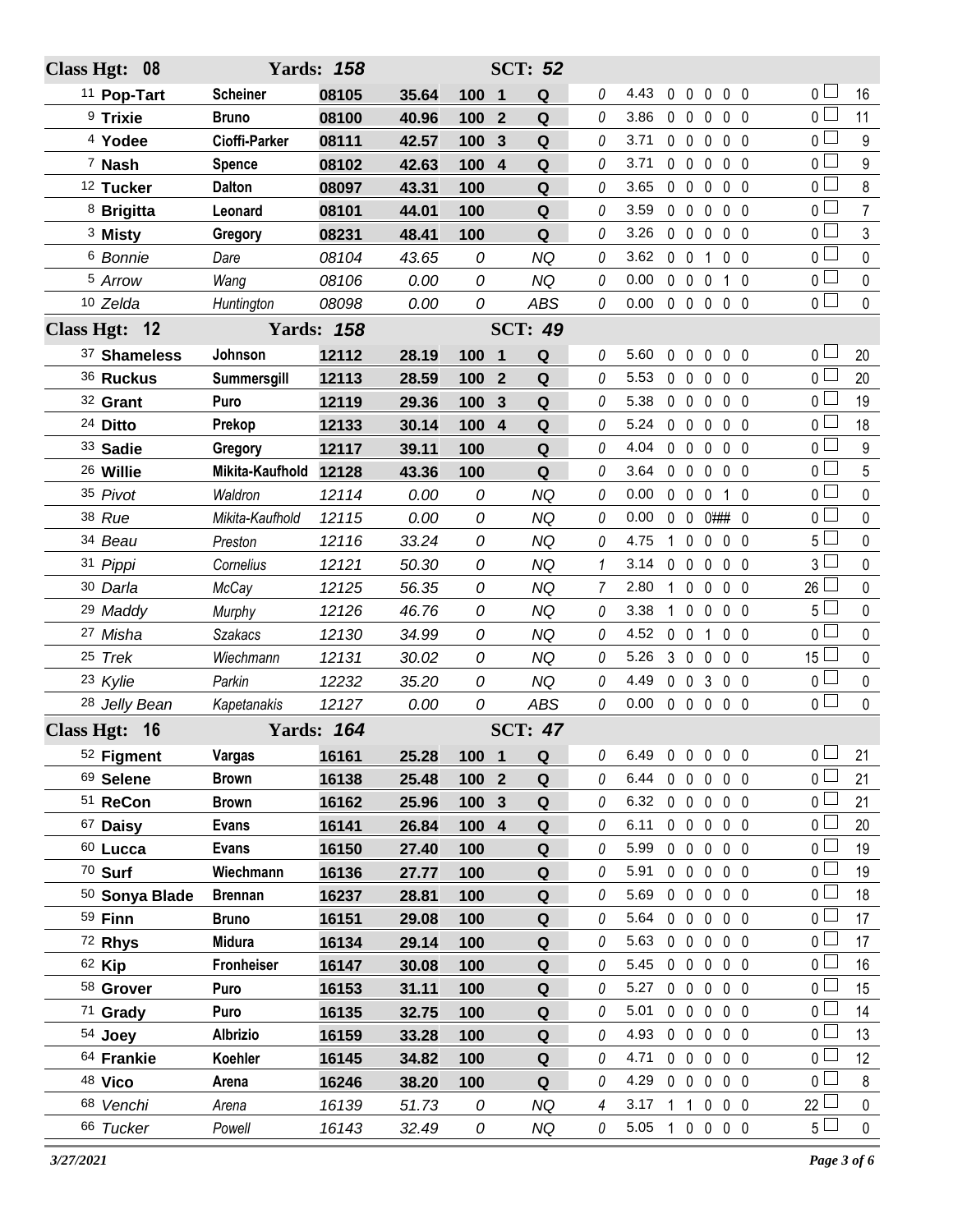| 65 Lici                                              | Cimprich        | 16144             | 53.37 | 0                | NQ                          | 6        | 3.07           | 2 <sub>1</sub> |                     |              | $0\,0\,0$         | 33L             | 0           |
|------------------------------------------------------|-----------------|-------------------|-------|------------------|-----------------------------|----------|----------------|----------------|---------------------|--------------|-------------------|-----------------|-------------|
| 61 Nell                                              | Lesko           | 16149             | 59.18 | 0                | <b>NQ</b>                   | 12       | 2.77           | $\mathbf{1}$   | $\mathbf 0$         | 0            | 0 <sub>0</sub>    | $41 \Box$       | $\mathbf 0$ |
| 57 E.V.                                              | Gichner         | 16154             | 32.04 | 0                | <b>NQ</b>                   | 0        | 5.12           | 2 <sub>1</sub> |                     | 1            | 0 <sub>0</sub>    | 15              | $\mathbf 0$ |
| 56 Allie                                             | Parkin          | 16156             | 47.61 | 0                | <b>NQ</b>                   | 0        | 3.44           | 3 <sub>0</sub> |                     | 1            | 0 <sub>0</sub>    | 15              | $\mathbf 0$ |
| 55 Joy                                               | Stoddard        | 16157             | 35.91 | 0                | <b>NQ</b>                   | 0        | 4.57           | $\mathbf{1}$   | $\mathbf 0$         | $\mathbf 0$  | 0 <sub>0</sub>    | 5               | $\mathbf 0$ |
| 53 Lizard                                            | McNeil          | 16160             | 44.39 | 0                | NQ                          | 0        | 3.69           |                | $2 \quad 2 \quad 2$ |              | $0\quad 0$        | 20              | $\pmb{0}$   |
| 49 Sawyer                                            | Ondeyka         | 16245             | 28.83 | 0                | <b>NQ</b>                   | 0        | 5.69           |                | $1 \quad 0 \quad 2$ |              | $0\quad 0$        | 5               | $\mathbf 0$ |
| 47 SnapShot                                          | Johnson         | 16248             | 0.00  | 0                | <b>NQ</b>                   | 0        | 0.00           |                | $0\quad 0$          | $\mathbf 0$  | $1\quad0$         | 0 <sub>1</sub>  | $\pmb{0}$   |
| 63 Beanie                                            | Shaw            | 16146             | 0.00  | 0                | ABS                         | 0        | 0.00           |                |                     |              | 00000             | 0 <sub>0</sub>  | $\pmb{0}$   |
| Class Hgt: 20                                        |                 | <b>Yards: 170</b> |       |                  | <b>SCT: 45</b>              |          |                |                |                     |              |                   |                 |             |
| 111 Cricket                                          | Shoemaker       | 20171             | 0.00  | 0                | <b>AIS</b>                  | 0        | 0.00           | 0              | $\mathbf 0$         | $\mathbf 0$  | 0 <sub>0</sub>    | 0 <sub>1</sub>  | 0           |
| 98 Leverage                                          | <b>Brown</b>    | 20191             | 26.92 | 100 1            | Q                           | 0        | 6.32           | $0\quad 0$     |                     | 0            | 0 <sub>0</sub>    | $0-$            | 18          |
| 104 O'Neill                                          | Keeshen         | 20183             | 28.32 | 100              | $\mathbf Q$<br>$\mathbf{2}$ | 0        | 6.00           | $0\quad 0$     |                     | $\mathbf 0$  | 0 <sub>0</sub>    | 0 <sub>1</sub>  | 16          |
| 93 Hops                                              | <b>Mellon</b>   | 20202             | 29.94 | 100              | $\mathbf Q$<br>3            | 0        | 5.68           |                | $0\quad 0$          | $\mathbf 0$  | 0 <sub>0</sub>    | $0-$            | 15          |
| 95 Ghost                                             | <b>Patrick</b>  | 20194             | 32.58 | 100 4            | Q                           | 0        | 5.22           | $\mathbf 0$    | $\mathbf 0$         | $\mathbf 0$  | $0\quad 0$        | 0 <sub>0</sub>  | 12          |
| 113 Emily                                            | <b>McGuigan</b> | 20168             | 33.74 | 100              | Q                           | 0        | 5.04           | $0\quad 0$     |                     | 0            | $0\quad 0$        | 0 L             | 11          |
| 107 Cooper                                           | <b>Mellon</b>   | 20180             | 33.93 | 100              | ${\bf Q}$                   | 0        | 5.01           |                | $0\quad 0$          | $\mathbf 0$  | 0 <sub>0</sub>    | 0 <sub>0</sub>  | 11          |
| 100 Lollipop                                         | <b>Habich</b>   | 20187             | 33.99 | 100              | Q                           | 0        | 5.00           |                | $0\quad 0$          | $\mathbf 0$  | 0 <sub>0</sub>    | 0 <sub>0</sub>  | 11          |
| 112 Oskar                                            | <b>Patrick</b>  | 20170             | 34.02 | 100              | ${\bf Q}$                   | 0        | 5.00           | $0\quad 0$     |                     | $\mathbf 0$  | $0\quad 0$        | 0 <sub>1</sub>  | 10          |
| 92 T Rex                                             | <b>Masters</b>  | 20203             | 35.49 | 100              | Q                           | 0        | 4.79           |                | $0\quad 0$          | $\mathbf 0$  | $0\quad 0$        | 0 <sub>0</sub>  | 9           |
| 114 Krakken                                          | Borga           | 20167             | 33.45 | 0                | <b>NQ</b>                   | 0        | 5.08           | 0 <sub>1</sub> |                     | $\mathbf 0$  | $0\quad 0$        | 5 <sub>1</sub>  | $\mathbf 0$ |
| 110 Duncan                                           | Tendler         | 20172             | 37.91 | 0                | <b>NQ</b>                   | 0        | 4.48           |                | $1\quad0$           | 0            | 0 <sub>0</sub>    | 5 <sup>1</sup>  | $\mathbf 0$ |
| 109 Scout                                            | Cierpiszewski   | 20174             | 24.49 | 0                | <b>NQ</b>                   | 0        | 6.94           | $0\quad 0$     |                     | 1            | 0 <sub>0</sub>    | 0 <sub>1</sub>  | $\mathbf 0$ |
| 108 Asher                                            | Scagnelli       | 20178             | 0.00  | 0                | <b>NQ</b>                   | 0        | 0.00           |                | $0\quad 0$          | 0            | 1 0               | 0 <sub>1</sub>  | $\mathbf 0$ |
| 106 Emma                                             | Gechter         | 20181             | 30.11 | 0                | <b>NQ</b>                   | 0        | 5.65           | $\mathbf{1}$   | $\mathbf 0$         | $\mathbf 0$  | $0\quad 0$        | 5 <sub>1</sub>  | $\pmb{0}$   |
| 105 Tiki                                             | Ely             | 20182             | 30.00 | 0                | <b>NQ</b>                   | 0        | 5.67           | $0\quad 0$     |                     | 1            | 0 <sub>0</sub>    | 0 <sub>1</sub>  | $\mathbf 0$ |
| 103 Flirt                                            | Nally           | 20184             | 47.39 | 0                | <b>NQ</b>                   | 2        | 3.59           |                | 200                 |              | $0\quad 0$        | 16 <sup>1</sup> | $\pmb{0}$   |
| 102 Declan                                           | Minnella        | 20185             | 37.23 | 0                | <b>NQ</b>                   | 0        | 4.57           |                | $1\quad 0$          | $\mathbf 0$  | $0\quad 0$        | 5 L             | 0           |
| 101 Blitz                                            | Aldrich         | 20186             | 29.48 | 0                | <b>NQ</b>                   | $\Omega$ | 5.77           |                |                     |              | 0 0 1 0 0         | 0 <sub>1</sub>  | $\pmb{0}$   |
| 94 Rona                                              | Schowalter      | 20195             | 46.37 | 0                | NQ                          | 1        | 3.67 0 0 1 0 0 |                |                     |              |                   | 3               | $\mathbf 0$ |
| 91 <i>Mac</i>                                        | Budzynski       | 20250             | 31.38 | 0                | NQ                          | 0        | 5.42           |                |                     |              | 1 0 1 0 0         | 5 <sub>1</sub>  | $\mathbf 0$ |
| 89 Ben                                               | Kramer          | 20254             | 48.64 | 0                | <b>NQ</b>                   | 3        | 3.50           | 2 1            |                     | $\mathbf{1}$ | 0 <sub>0</sub>    | 24 <sup>1</sup> | 0           |
| 88 Blake                                             | Murdock         | 20259             | 30.92 | 0                | <b>NQ</b>                   | 0        | 5.50           |                | 1 0 1               |              | $0\quad 0$        | 5 <sub>1</sub>  | $\pmb{0}$   |
| 99 Kiana                                             | Kraeuter        | 20188             | 0.00  | 0                | <b>ABS</b>                  | 0        | 0.00           |                | $0\quad 0$          |              | $0\quad 0\quad 0$ | 0 L             | 0           |
| 97 Gracie                                            | Cardamone       | 20193             | 0.00  | 0                | ABS                         | 0        | 0.00           |                |                     |              | 00000             | 0 <sup>1</sup>  | $\mathbf 0$ |
| 90 Zinnia                                            | Shaw            | 20252             | 0.00  | 0                | ABS                         | 0        | 0.00           |                |                     |              | 00000             | 0 <sub>1</sub>  | $\mathbf 0$ |
| Class Hgt: 24<br><b>Yards: 170</b><br><b>SCT: 48</b> |                 |                   |       |                  |                             |          |                |                |                     |              |                   |                 |             |
| 128 Topper                                           | Shoemaker       | 24213             | 30.15 | 100 1            | Q                           | 0        | 5.64           |                |                     |              | 00000             | 0 <sup>1</sup>  | 17          |
| 125 Ryder                                            | <b>Barlics</b>  | 24216             | 32.89 | 100 2            | Q                           | 0        | 5.17           |                | $0\quad 0$          | $\mathbf 0$  | $0\quad 0$        | 0 L             | 15          |
| 133 Snap!                                            | Knecht          | 24205             | 33.91 | 100 <sub>3</sub> | Q                           | 0        | 5.01           |                |                     |              | 0 0 0 0 0         | 0 <sub>0</sub>  | 14          |
| 134 Doc                                              | McIlhenny       | 24206             | 0.00  | 0                | NQ                          | 0        | $0.00\,$       |                | $0\quad 0\quad 0$   |              | 10                | 0 L             | 0           |
| 135 Rio                                              | <b>Barlics</b>  | 24209             | 34.58 | 0                | <b>NQ</b>                   | 0        | 4.92 2 0 0 0 0 |                |                     |              |                   | 10 <sup>1</sup> | $\mathbf 0$ |
| 130 Rhyze                                            | Turner          | 24210             | 41.43 | 0                | ΝQ                          | 0        | 4.10           |                |                     |              | 1 0 2 0 0         | 5 l             | 0           |
| $124$ Roxy                                           | Knecht          | 24211             | 33.02 | 0                | <b>NQ</b>                   | 0        | 5.15           |                | 1 0 1               |              | $0\quad 0$        | 5 <sup>L</sup>  | $\pmb{0}$   |
| 129 Kairos                                           | Borga           | 24212             | 37.84 | 0                | <b>NQ</b>                   | 0        | 4.49           | 0 <sub>1</sub> |                     |              | $0\,0\,0$         | 5 <sup>1</sup>  | 0           |
| 126 Dublin                                           | McIlhenny       | 24217             | 47.82 | 0                | NQ                          | 0        | 3.55 1 0 0 0 0 |                |                     |              |                   | 5 <sub>1</sub>  | $\pmb{0}$   |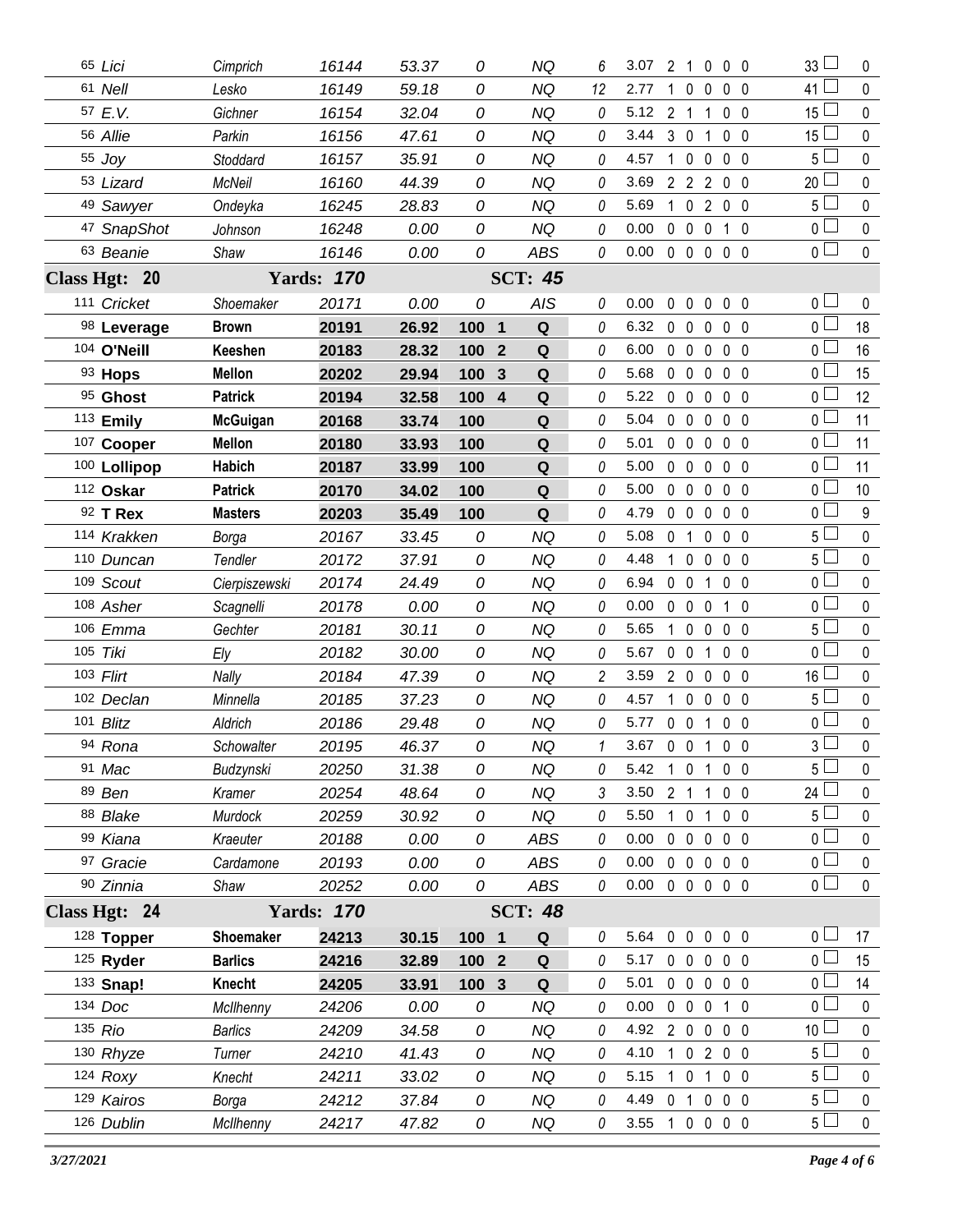|              | 132 Lexi              | Kansky         | 24207             | 0.00         | 0                | ABS                               | 0              | 0.00                       | $\mathbf{0}$   | $\mathbf 0$       | $0\quad 0\quad 0$ |                |                            | $\overline{0}$ $\Box$ | 0              |
|--------------|-----------------------|----------------|-------------------|--------------|------------------|-----------------------------------|----------------|----------------------------|----------------|-------------------|-------------------|----------------|----------------------------|-----------------------|----------------|
|              | 131 Huckleberry       | Schwartz       | 24208             | 0.00         | 0                | <b>ABS</b>                        | 0              | 0.00                       | $0\quad 0$     |                   | $\mathbf 0$       | 0 <sub>0</sub> |                            | $\overline{0}$        | $\pmb{0}$      |
|              | 127 Shae              | Merritt        | 24214             | 0.00         | 0                | <b>ABS</b>                        | $\it{0}$       | 0.00                       |                | $0\quad 0\quad 0$ |                   | 0 <sub>0</sub> |                            | $\overline{0}$        | $\mathbf 0$    |
|              | Class Hgt: 24C        |                | <b>Yards: 170</b> |              | <b>SCT: 45</b>   |                                   |                |                            |                |                   |                   |                |                            |                       |                |
|              | 138 Chick             | <b>Mosner</b>  | 24C218            | 42.61        | 100 1            | Q                                 | 0              | 3.99 0 0 0 0 0             |                |                   |                   |                |                            | 0 <sub>l</sub>        | $\overline{2}$ |
|              | <b>SAT-2</b>          | <b>JWW</b>     |                   | <b>NOV P</b> |                  |                                   |                |                            |                |                   |                   |                |                            |                       |                |
| RO Call Name |                       | Handler        | Armband           | Time         |                  | Score Place/Qualified Sec Ovr YPS |                |                            |                |                   | <b>R W F E T</b>  |                | <b>Total F</b> Tie MachPts |                       |                |
|              | Class Hgt: 04         |                | <b>Yards: 109</b> |              |                  | <b>SCT: 52</b>                    |                |                            |                |                   |                   |                |                            |                       |                |
|              | 2 S/y                 | Rosenberg      | 04023             | 47.18        | 0                | <b>NQ</b>                         | 0              | 2.31                       | 2 <sub>1</sub> |                   | $\mathbf{1}$      | $0\quad 0$     |                            | $15 \Box$             | $\bf{0}$       |
|              | <sup>1</sup> Sassy    | Rosenberg      | 04024             | 61.69        | 0                | <b>NQ</b>                         | 9              | 1.77 2 0 0 0 0             |                |                   |                   |                |                            | 19 <sup>1</sup>       | $\mathbf 0$    |
|              | <b>SAT-2 JWW</b>      |                |                   | <b>OPENP</b> |                  |                                   |                |                            |                |                   |                   |                |                            |                       |                |
| RO Call Name |                       | Handler        | Armband           | Time         |                  | Score Place/Qualified             | Sec Ovr YPS    |                            |                |                   | R W F E T         |                | Total F Tie MachPts        |                       |                |
|              | Class Hgt: 04         |                | <b>Yards: 139</b> |              |                  | <b>SCT: 55</b>                    |                |                            |                |                   |                   |                |                            |                       |                |
|              | <sup>1</sup> Jasmine  | Scheiner       | 04003             | 57.82        | 0                | <b>NQ</b>                         | $\overline{2}$ | 2.40 2 1 1 0 0             |                |                   |                   |                |                            | 19 <sup>1</sup>       | $\mathbf 0$    |
|              | Class Hgt: 12         |                | <b>Yards: 143</b> |              |                  | <b>SCT: 49</b>                    |                |                            |                |                   |                   |                |                            |                       |                |
|              | 8 Rocket              | Harvey         | 12005             | 0.00         | 0                | <b>NQ</b>                         | 0              | 0.00                       |                |                   | 0 0 0 1 0         |                |                            | 0 <sub>0</sub>        | 0              |
|              | <sup>7</sup> Cheyenne | Miller         | 12026             | 0.00         | 0                | <b>NQ</b>                         | $\mathcal O$   | 0.00                       |                |                   | 0 0 0 1 0         |                |                            | $\overline{0}$        | $\mathbf 0$    |
|              | Class Hgt: 16         |                | <b>Yards: 146</b> |              |                  | <b>SCT: 47</b>                    |                |                            |                |                   |                   |                |                            |                       |                |
|              | 16 Malcolm            | Weiss          | 16006             | 0.00         | 0                | <b>NQ</b>                         | $\theta$       | 0.00                       | $0\quad 0$     |                   | $0$ 1 0           |                |                            | $0\perp$              | 0              |
|              | 15 Harbor             | Nydam          | 16007             | 46.81        | 0                | <b>NQ</b>                         | 0              | 3.12                       |                | 201               |                   | 0 <sub>0</sub> |                            | 10 <sup>1</sup>       | $\mathbf 0$    |
|              | 14 Ollie              | Whittemore     | 16223             | 64.69        | 0                | <b>NQ</b>                         | 17             | 2.26 6 1 2 0 0             |                |                   |                   |                |                            | 69                    | $\mathbf 0$    |
|              | <b>SAT-2</b>          | <b>JWW</b>     | EX P              |              |                  |                                   |                |                            |                |                   |                   |                |                            |                       |                |
| <b>RO</b>    | <b>Call Name</b>      | Handler        | Armband           | Time         |                  | Score Place/Qualified             | Sec Ovr YPS    |                            |                |                   | R W F E T         |                | Total F Tie MachPts        |                       |                |
|              | Class Hgt: 04         |                | <b>Yards: 158</b> |              |                  | <b>SCT: 57</b>                    |                |                            |                |                   |                   |                |                            |                       |                |
|              | <sup>2</sup> Kendall  | Scheiner       | 04219             | 0.00         | 0                | <b>NQ</b>                         | 0              | 0.00                       |                |                   | 0 0 0 1 0         |                |                            | 0 <sub>0</sub>        | $\mathbf 0$    |
|              | Class Hgt: 16         |                | <b>Yards: 170</b> |              |                  | <b>SCT: 50</b>                    |                |                            |                |                   |                   |                |                            |                       |                |
|              | 86 Chico              | Henderson      | 16224             | 0.00         | 0                | NQ                                | $\theta$       | $0.00 \t0 \t0 \t0 \t1 \t0$ |                |                   |                   |                |                            | 0 <sub>0</sub>        | 0              |
|              | <b>SAT-2</b>          | <b>JWW</b>     |                   | <b>MAS P</b> |                  |                                   |                |                            |                |                   |                   |                |                            |                       |                |
| RO Call Name |                       | Handler        | Armband           | Time         |                  | Score Place/Qualified             | Sec Ovr YPS    |                            |                |                   | R W F E T         |                | <b>Total F</b>             | Tie MachPts           |                |
|              | Class Hgt: 04         |                | <b>Yards: 158</b> |              |                  | <b>SCT: 57</b>                    |                |                            |                |                   |                   |                |                            |                       |                |
|              | <sup>1</sup> Hattie   | Shaw           | 04064             | 0.00         | 0                | ABS                               | 0              | $0.00 \t0 \t0 \t0 \t0 \t0$ |                |                   |                   |                |                            | $\overline{0}$ $\Box$ | 0              |
|              | Class Hgt: 08         |                | <b>Yards: 158</b> |              |                  | <b>SCT: 54</b>                    |                |                            |                |                   |                   |                |                            |                       |                |
|              | 19 Jeter              | Logan          | 08070             | 27.08        | 100 1            | Q                                 | 0              | 5.83                       | $0\quad 0$     |                   | $\mathbf 0$       | $0\quad 0$     |                            | 0 <sub>1</sub>        | 26             |
|              | 16 Aeryn              | <b>Midura</b>  | 08073             | 28.99        | $1002$           | ${\bf Q}$                         | 0              | 5.45                       |                |                   | 00000             |                |                            | $0-$                  | 25             |
|              | <sup>15</sup> Sully   | <b>MacLeod</b> | 08220             | 34.21        | 100 <sub>3</sub> | $\mathbf Q$                       | 0              | 4.62                       |                |                   | 00000             |                |                            | 0 <sub>1</sub>        | 19             |
|              | 18 Alex               | Preston        | 08071             | 44.49        | 100 4            | $\mathbf Q$                       | 0              | 3.55                       |                | $0\quad 0\quad 0$ |                   | $0\quad 0$     |                            | 0 <sub>l</sub>        | 9              |
|              | 22 Cruise             | Prekop         | 08066             | 34.94        | 0                | <b>NQ</b>                         | 0              | 4.52                       |                |                   | 1 0 0 0 0         |                |                            | 5 <sub>1</sub>        | $\mathbf 0$    |
|              | 21 Macie              | MacLuskie      | 08067             | 47.62        | 0                | <b>NQ</b>                         | 0              | 3.32                       | 0 <sub>1</sub> |                   | 100               |                |                            | 5 <sup>L</sup>        | 0              |
|              | 20 Madyson            | Rissmiller     | 08069             | 0.00         | 0                | ABS                               | 0              | 0.00                       |                |                   | 00000             |                |                            | 0 <sub>0</sub>        | $\pmb{0}$      |
|              | 17 Kuma               | Kato           | 08072             | 0.00         | 0                | ABS                               | 0              | 0.00                       |                |                   | 00000             |                |                            | 0 <sub>1</sub>        | $\pmb{0}$      |